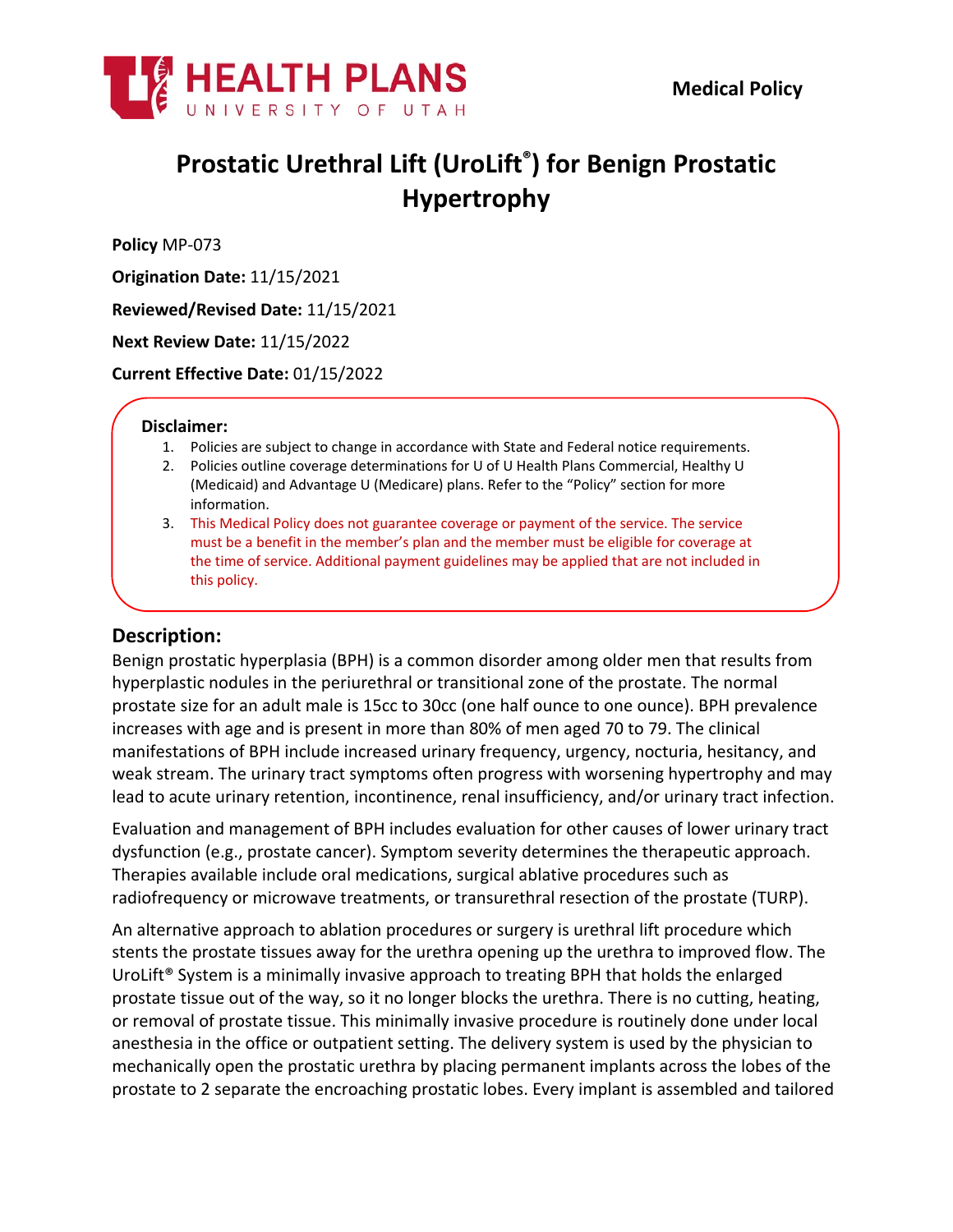in situ as it is delivered, based on the unique prostatic lobe characteristics. The transprostatic implants hold the prostatic urethra in a less obstructed configuration, thereby mitigating BPH symptoms. Each delivery device deploys one implant, and a typical procedure requires 4 implants (manufacturer reports since launch put the average number of implants used per procedure at 4.9), while most of the literature to date states mean slightly < 4 clips were used with a range of 2–7.

## **Policy Statement and Criteria**

## **1. Commercial Plans**

**U of U Health Plans COVERS the urethral lift (Urolift®) procedures for the treatment of benign prostatic hyperplasia in limited circumstances.**

#### **Criteria for Coverage:**

- A. For men > 45 years of age;
- B. Prostate gland volume is estimated to be  $\leq 80$  cc, by ultrasound or other radiological assessment;
- C. Prostate anatomy demonstrates normal bladder neck without an obstructive or protruding median lobe;
- D. Trial and Failure or intolerance of ≥ 3 months of conservative therapy unless otherwise contraindicated, which includes:
	- i. Alpha-1-adrenergic antagonist; **AND**
	- ii. A 5-alpha-reductase inhibitor.
- E. Patient has had appropriate testing to exclude diagnosis of prostate cancer\*;
- F. Patient does not have a known allergy to nickel, titanium and/or stainless steel.
	- **\*** Prostate cancer testing: Prostate Specific Antigen (PSA) test results less than 3 nanograms per milliliter (ng/ml) is generally thought to represent low risk for prostate cancer. Levels at or above 3 ng/ml can have false positives and may not accurately reflect high risk, so additional testing may be needed (e.g., prostate biopsy, ultrasound, digital rectal exam)

## **U of U Health Plan considers use of prostatic urethral lift in all other situations is considered investigational when the above criteria are not met.**

**Repeat use of prostatic urethral lift as a treatment of BPH is considered investigational.**

**Use of prostatic urethral lift as a treatment of BPH after use of other minimally invasive procedures for BPH (e.g. transurethral water vapor therapy) is considered investigational.**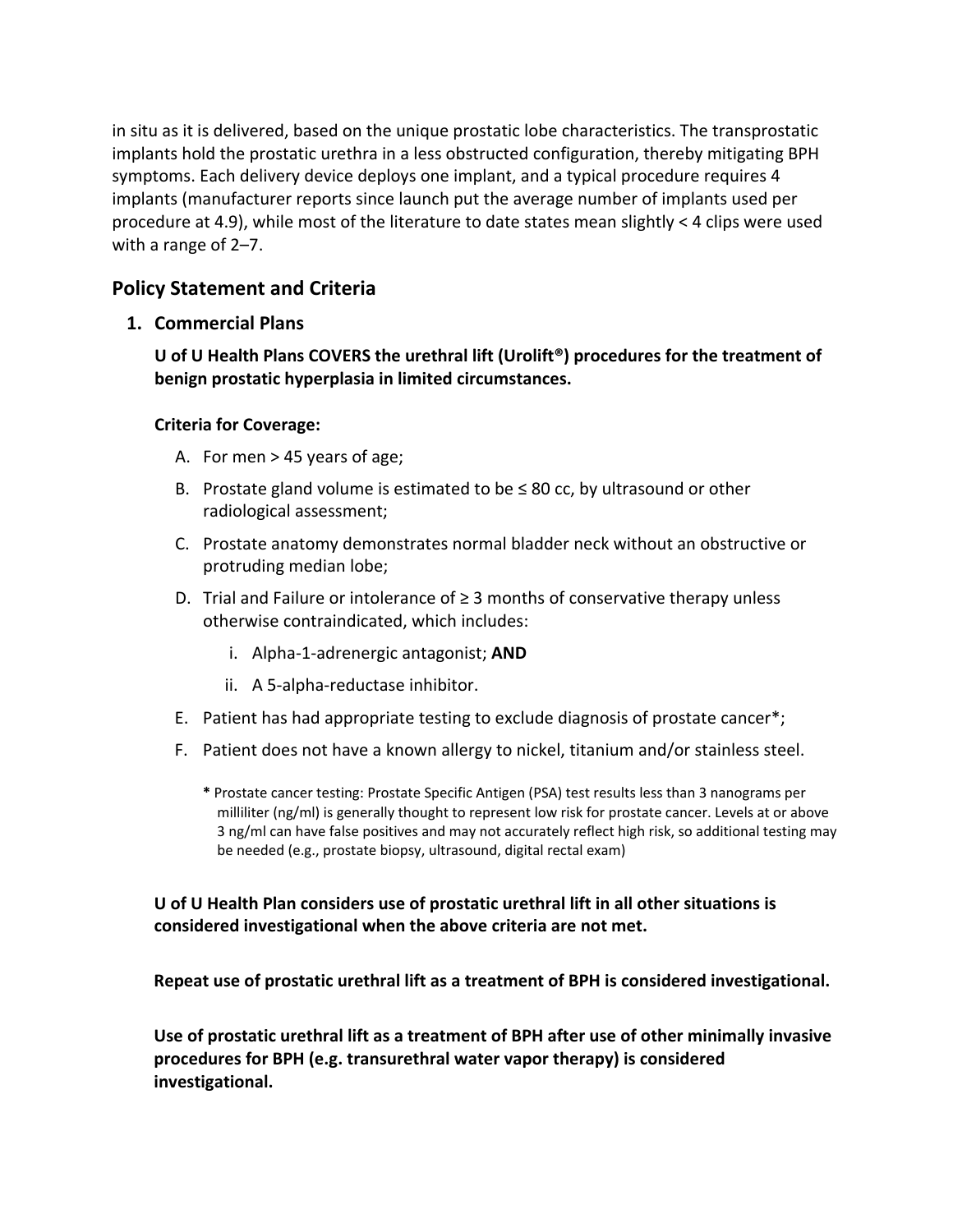**Use of prostatic urethral lift as a treatment of BPH in a patient with a diagnosis of prostate cancer or in a patient who has been previously treated for prostate cancer is considered investigational.**

**Use of more than 7 implants in the treatment of BPH is considered investigational.**

#### **2. Medicaid Plans**

**Coverage is determined by the State of Utah Medicaid program; if Utah State Medicaid has no published coverage position and InterQual criteria are not available, the U of U Health Plans Commercial criteria will apply. For the most up-to-date Medicaid policies and coverage, please visit their website at:**

**<http://health.utah.gov/medicaid/manuals/directory.php> or the [Utah Medicaid code](https://health.utah.gov/stplan/lookup/CoverageLookup.php)  [Look-Up tool](https://health.utah.gov/stplan/lookup/CoverageLookup.php)**

**CPT/HCPCS codes covered by Utah State Medicaid may still require further evaluation to determine medical necessity for coverage.**

#### **3. Medicare Plans**

**Coverage is determined by the Centers for Medicare and Medicaid Services (CMS); if a coverage determination has not been adopted by CMS and InterQual criteria are not available, the U of U Health Plans Commercial criteria will apply. For the most up-todate Medicare policies and coverage, please visit their search website at: [http://www.cms.gov/medicare-coverage-database/overview-and-quick](http://www.cms.gov/medicare-coverage-database/overview-and-quick-search.aspx?from2=search1.asp&)[search.aspx?from2=search1.asp&](http://www.cms.gov/medicare-coverage-database/overview-and-quick-search.aspx?from2=search1.asp&) or [the manual website](https://www.cms.gov/Regulations-and-Guidance/Guidance/Manuals/Internet-Only-Manuals-IOMs)**

## **Clinical Rationale**

Currently, there is only one FDA cleared prostatic urethral device on the market. The NeoTract UroLift System UL400 (NeoTract, Pleasanton, CA) received clearance in December 2013 (after receiving clearance through FDA's de novo classification process in March 2013; K130651/DEN130023). In March 2016, the FDA determined that the UL500 was substantially equivalent to existing devices (UL400) for the treatment of symptoms of urinary flow obstruction secondary to benign prostatic hyperplasia in individuals aged 50 years and older. In 2017, the FDA expanded the indication for the UL400 and UL500 to include lateral and median lobe hyperplasia in men 45 years or older. An additional clearance in 2020 (K200441)2019 (K193269) modified one contraindication from men with prostate volume of >80 cc to men with prostate volume of >100 cc.

A 2015 multicenter RCT (Sonksen et al) published 12 months of results comparing the PUL procedure with TURP among individuals ages 50 and older with lower urinary tract symptoms, secondary to benign prostatic obstruction. The trial used a novel composite endpoint, referred to as the BPH6. Eligible patients had an International Prostate Symptom Score (IPSS) above 12, a Qmax of 15 mL/s or less for a 125-mL voided volume, a post-void residual volume less than 350 mL, and prostate volume of 60 cm3 or less on ultrasound. Patients were excluded if there was a median lobe obstruction in the prostate or signs of active infection. Criteria included reduction in IPSS by ≥30% within 12 months, relative to baseline; self-assessed by patients as ≥70% within 1 month, using a visual analog scale; reduction in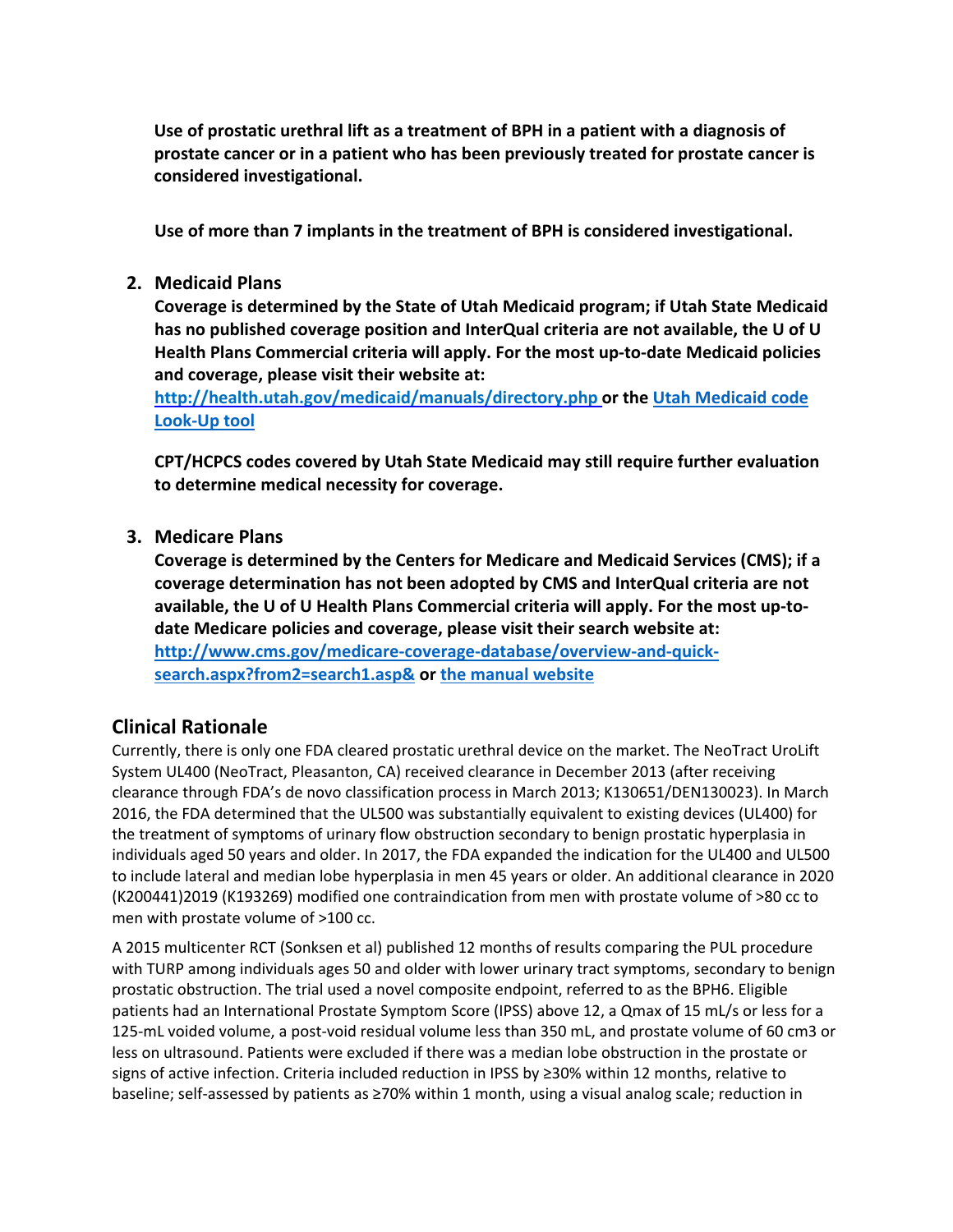Sexual Health Inventory for Men (SHIM) score by ≤6 points within 12 months, relative to baseline; emission of semen as assessed by question 3 in the Male Sexual Health Questionnaire for Ejaculatory Dysfunction (MSHQ-EjD); incontinence Severity Index ≤4 points at all follow-up visits, and no treatmentrelated adverse events exceeding grade 1 on the Clavien-Dindo classification system at time of procedure or any follow-up. The study concluded that participants who underwent prostatic urethral lift responded significantly better than those who underwent transurethral resection of the prostate as therapy for benign prostatic hyperplasia with regard to important aspects of quality of life.

Also, in 2019, Rukstalis et al., noted results of the MedLift single-arm study. MedLift was an FDA IDE extension of the L.I.F.T. randomized study designed to examine safety and efficacy of PUL for treatment of obstructive middle lobes (OML). Inclusion criteria for this non-randomized cohort were identical to the L.I.F.T. randomized study, except for requiring an OML: >/= 50 years of age, IPSS >/= 13, and Qmax </= 12 ml/s. Results in the MedLift cohort were compared to the LIFT historical cohort. One patient required surgical retreatment and no implants were removed over the 12 months of follow-up.

Another 2019 systematic review (Jung et al) reported on PUL parallel-group RCTs published up to Jan 2019. The 2 included RCTs (N=297) were the LIFT and BPH6 trials which included different comparators and results were not combined meta-analytically. The authors used the GRADE approach to rate the certainty of the evidence. The review concluded PUL in comparison to TURP appears less effective in improving urological symptoms, both in the short-term and long-term (low-certainty evidence); PUL may result in a similar quality of life and erectile function; PUL may also result in better ejaculatory function; however, rates of major adverse event and retreatment are unclear.

Lastly, in 2020, Userovici, et al sought to show the efficacy of the UroLift® system after 7 years of experience. Urolift<sup>®</sup> implants were proposed between February 2012 and March 2019 for patients presenting symptomatic BPH, as an alternative for classic surgery. The effectiveness was evaluated with questionnaires about lower urinary tract symptoms (IPSS) and its impact on quality of life (IPSS-QdV). Tolerance was evaluated with questionnaires about erectile (IIEF5) and ejaculatory function (MSHQ-EjD) and complication rate. Survival without additional treatment was assessed using Kaplan-Meier method. Forty patients were treated during this period, with a median follow-up of 32 months. Three months after the procedure, IPSS and IPSS-QdV were significantly improved. MSHQ-EjD and IIEF5 were not modified. Two patients (5%) experienced a urinary retention and needed a bladder catheter. Survival without additional treatment at 5years was 63%. The authors concluded that Urolift<sup>®</sup> implants significantly improved the lower urinary tract symptoms in those with a good tolerance profile within the population. Moreover, greater than 60% of the patients did not need an additional treatment after 5 years of follow-up.

NICE reviewed the Urolift system in 2021 and supported adopting the UroLift System for treating lower urinary tract symptoms of benign prostatic hyperplasia, as it relieves lower urinary tract symptoms, avoids risk to sexual function, and improves quality of life. It can be done as a day-case or outpatient procedure for people aged 50 and older with a prostate volume between 30 and 80 ml. Its review noted current evidence available demonstrates that UroLift relieves lower urinary tract symptoms for up to 5 years. Also, since this is a minimally invasive procedure, it should be considered as an alternative to transurethral resection of the prostate (TURP) and holmium laser enucleation of the prostate (HoLEP).

Additional information in support of the NICE review is found in the published literature. In 2013, Roehrborn et al reported the first multicenter randomized blinded trial of the prostatic urethral lift for the treatment of lower urinary tract symptoms secondary to benign prostatic hyperplasia (the L.I.F.T study). Since then Roehrborn et al has published 2 follow-up studies at 3 and 5 years post operation. There is data from 19 centers in North America and Australia for 206 patients (randomized 140 to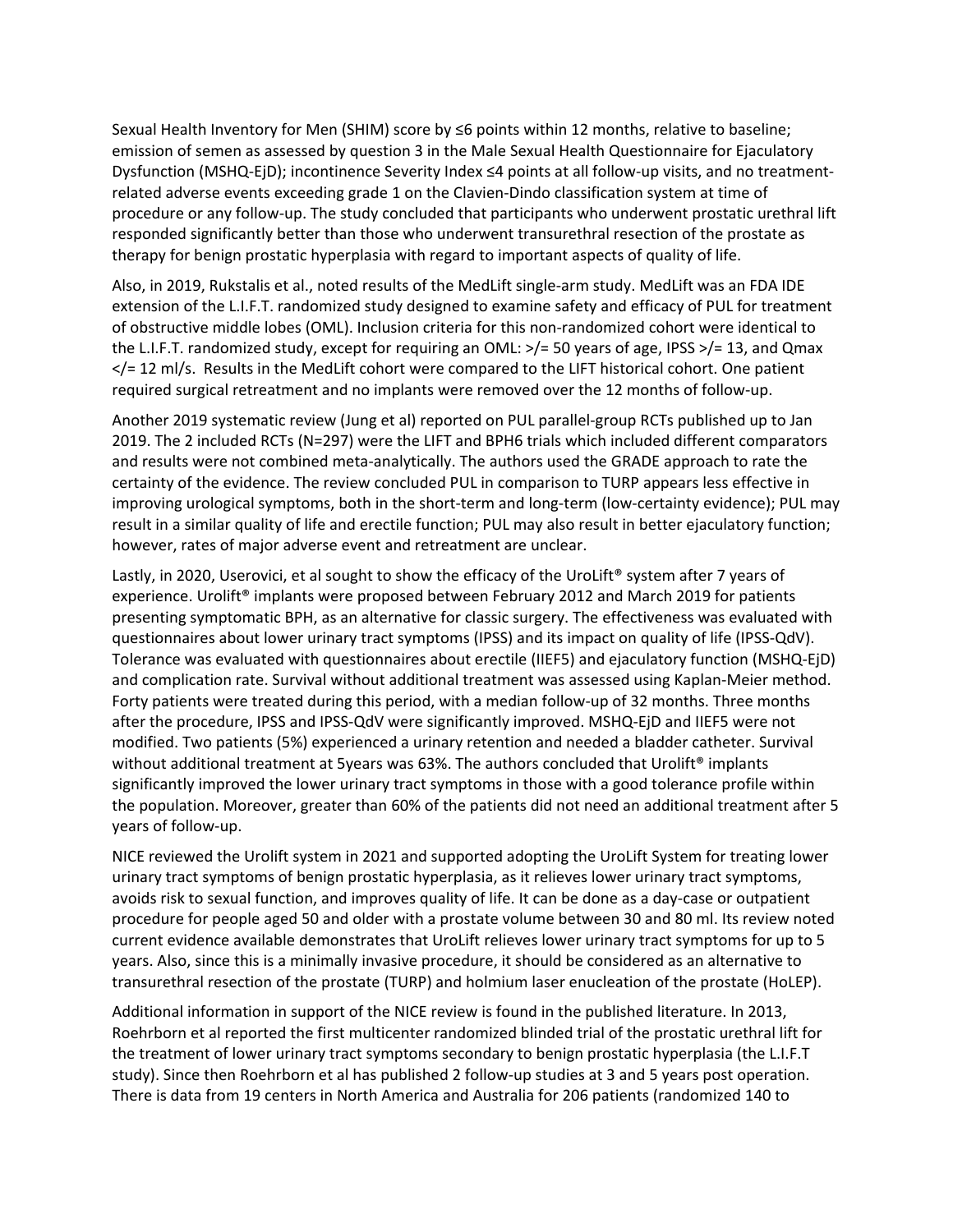UroLift, 66 to control [sham]). Fifteen patients (10.7%) required revisions up to the 3-year follow-up and 13.6% required revisions at 5 years. Statistically significant improvements in International Prostate Symptom Scores (IPSS), peak flow-rate (Qmax), male sexual health questionnaire for ejaculatory dysfunction (MSHQ-EjD), and quality of life (QoL) scores were demonstrated; however, approximately one-third of the initial study patients experienced unsatisfactory results at 5 years.

The American Urological Association (AUA) evidence-based guideline, "Management of Benign Prostatic Hyperplasia/Lower Urinary Tract Symptoms" addresses surgical and minimally invasive procedures used in the treatment of benign prostatic hyperplasia (BPH)/Lower Urinary Tract Symptoms (LUTS). The AUA states that clinical scenarios exist where conservative management (e.g., medications, lifestyle changes) is either inadequate or inappropriate in which case consideration of one of the more invasive treatment modalities is warranted. Prostatic Urethral Lift (PUL) is discussed as one of the minimally-invasive treatments (MIST) in this guideline with the following statements:

- PUL should be considered as a treatment option for patients with LUTS/BPH provided prostate volume 30-80cc and verified absence of an obstructive middle lobe.
- PUL may be offered as a treatment option to eligible patients who desire preservation of erectile and ejaculatory function.

## **Applicable Coding**

#### **CPT Codes**

- **52441** Cystourethroscopy, with insertion of permanent adjustable transprostatic implant; single implant
- **52442** Cystourethroscopy, with insertion of permanent adjustable transprostatic implant; each additional permanent adjustable transprostatic implant (List separately in addition to code for primary procedure)

#### **HCPCS Codes**

- **C9739** Cystourethroscopy, with insertion of transprostatic implant; one to three implants
- **C9740** Cystourethroscopy, with insertion of transprostatic implant; four or more implants

#### **References**:

- 1. American Urological Association (AUA) (2021). "Management of Benign Prostatic Hyperplasia/Lower Urinary Tract Symptoms". Amended 2019. Amended 2020. Amended 2021. Accessed: November 4, 2021. Available at: [https://www.auanet.org/guidelines/guidelines/benign-prostatic-hyperplasia-\(bph\)-guideline](https://www.auanet.org/guidelines/guidelines/benign-prostatic-hyperplasia-(bph)-guideline)
- 2. Jung, J. H., et al. (2019). "Prostatic urethral lift for the treatment of lower urinary tract symptoms in men with benign prostatic hyperplasia." Cochrane Database Syst Rev 5: CD012832.
- 3. National Institute for Health and Care Excellence (NICE). (2021) Medical Technologies Guidance "UroLift for treating lower urinary tract symptoms of benign prostatic hyperplasia". Accessed: November 2, 2021. Available at: <https://www.nice.org.uk/guidance/MTG58/chapter/1-Recommendations>
- 4. Roehrborn, C. G., et al. (2013). "The prostatic urethral lift for the treatment of lower urinary tract symptoms associated with prostate enlargement due to benign prostatic hyperplasia: the L.I.F.T. Study." J Urol 190(6): 2161-2167.
- 5. Roehrborn, C. G., et al. (2015). "Three year results of the prostatic urethral L.I.F.T. study." Can J Urol 22(3): 7772-7782.
- 6. Roehrborn, C. G., et al. (2017). "Five year results of the prospective randomized controlled prostatic urethral L.I.F.T. study." Can J Urol 24(3): 8802-8813.